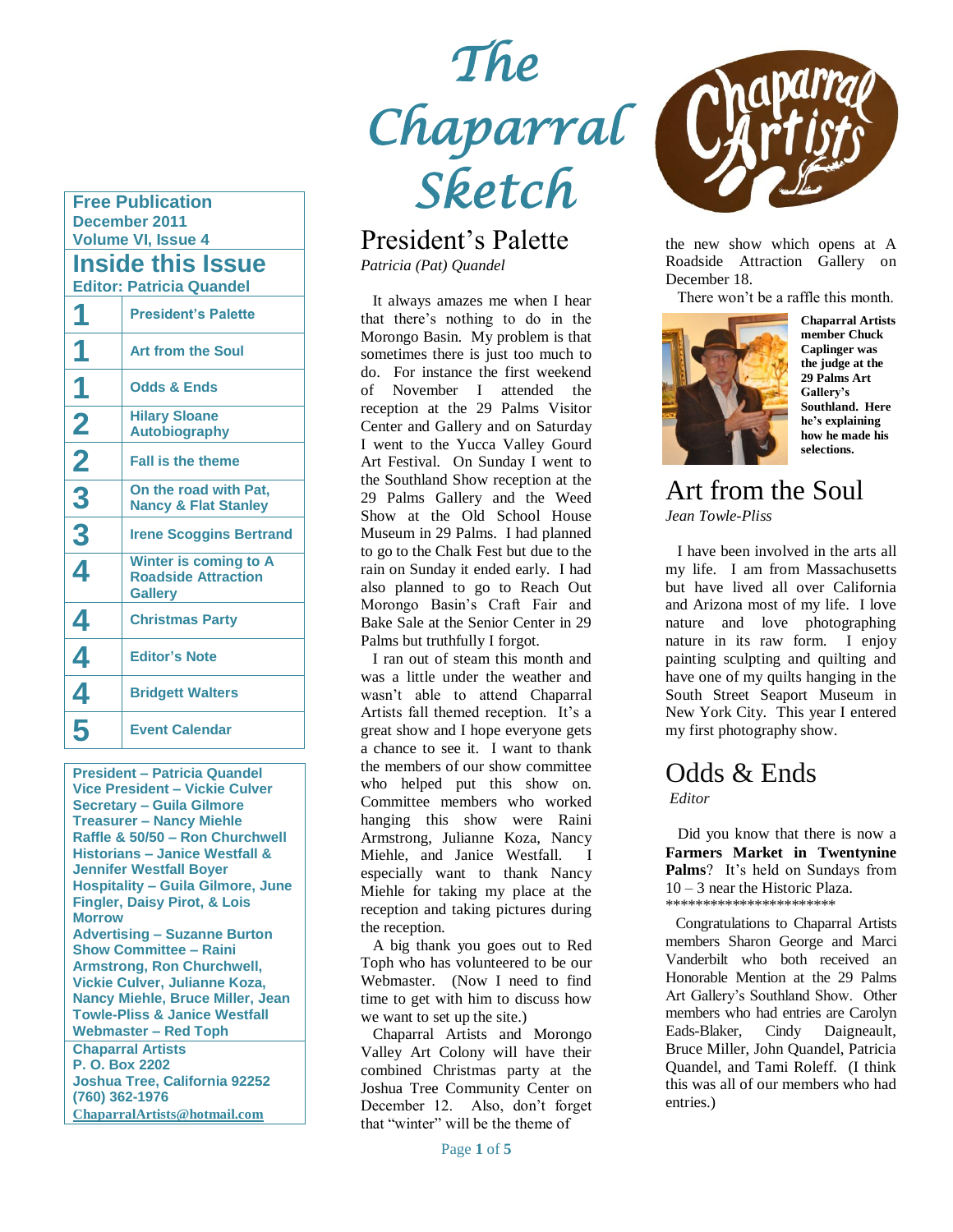

\*\*\*\*\*\*\*\*\*\*\*\*\*\*\* **Chaparral Artists is now a member of the 29 Palms Chamber of Commerce.** \*\*\*\*\*\*\*\*\*\*\*\*\*\*\*

 The **29 Palms Visitor Center** 

**and Gallery** is currently showing artwork by local artists depicting scenes at Bill Key's Ranch in Joshua Tree National Park. Among the artists who have work on display are Chaparral Artists members Chuck Caplinger, Dennis Hofelich, Patricia Quandel, Tami Roleff and Brian Strader.

\*\*\*\*\*\*\*\*\*\*\*\*\*\*\*\*\*\*\*\*\*\*\*

 **Earth Through a Lens** (ETAL) is pleased to announce its **third annual juried photo competition** and display. A professional jury



will select 30 - 50 images for public display in Rancho Mirage, CA from April 1 - June 30, 2012.

 Digital images will be accepted from photographers living in North America

through the web portal [www.callforentry.org](http://www.callforentry.org/) from late October 2011 until January 7, 2012 (closing time January 6, 2012 at midnight MST. \*\*\*\*\*\*\*\*\*\*\*\*\*\*\*\*\*\*\*\*\*\*\*

 **Desert Art Center Plein Air Painting Days** are the first Thursday and third Saturday of each month from 8 – 3. All Skill levels welcome. Painting sessions are free but some locations have an admission charge.

 For information contact Elaine Mathews at 760-898-5453 or elaineartist@yahoo.com \*\*\*\*\*\*\*\*\*\*\*\*\*\*\*\*\*\*\*\*\*\*\*

 Team HDMC will host a **holiday craft bazaar** from 8 – 3 Saturday, Dec. 17, in the Helen Gray Education Center. The event will include holiday crafts, baked goods, and jewelry. Vendors are sought for this event. Tables are \$25 and all proceeds benefit Relay for Life

through Team HDMC.

 To participate in the event or for more information, contact Jeanne Wheeler, at (760) 366-6179.



**Guila Gilmore and her daughter-inlaw, Jackie, mugging for the camera at the Gourd Festival.**

\*\*\*\*\*\*\*\*\*\*\*

 **Chaparral Artists & A Roadside**  Attraction Gallery each received certificates of appreciation from the California Art Education Association for their efforts in promoting youth art.



# Hilary Sloane Autobiography

 Growing up between New York and Los Angeles, I have always been interested in the visual arts. I went to the School of Visual Arts in New York in 1975 and continued taking classes at Arts Students League, and Fashion Institute of Technology. In Los Angeles I studied at Otis College of Art and Design in Los Angeles and Chouinard School of Art in Pasadena.

 I have been a wardrobe stylist and make-up artist since 1977, working in film, commercials, theater and television, starting my career in New York and moving to Los Angeles in 1979. While traveling in Europe, South America and the United States



Page **2** of **5 Hilary with some of her photographs**

for work, I developed a passion for journalistic and documentary photography. Currently living in Joshua Tree, California, I began working on a personal project photographing small town America.

 I have shown my drawings in a group show at Chouinard School of Art in Pasadena, California in February 2005, and my photographs in a group show at the Julia Dean Studio in Venice, California in July 2005.



**Marilyn Forrest with some of her gourds at the Yucca Valley Gourd Festival.**

#### Fall is the theme *Editor*

 If you like fall then this is the show for you. Artwork by nineteen members of Chaparral Artists is currently on display at A Roadside



Attraction Gallery until December 14. Since the theme

**Photo by Nancy Miehle** of this show was fall you can see everything from falling down fences, New England in the fall, fall in the desert, Oktoberfest in Germany, and other colorful sights.

 Exhibitors are George, Antis, Raini Armstrong, Suzanne Burton, Brooke Commentz, June Drane, Ed Keesling, Julianne Koza, Deane Locke, Barbara Matheney, Nancy Miehle, Bruce Miller, Sharon Nieters, Earl Pealstrom, Patricia Quandel, Tami Roleff, Hilary Sloane, Beverly Schmuckle, Brian Strader, and Marci Vanderbilt.



**Painting by Sharon Nieters – Photo taken by Nancy Miehle**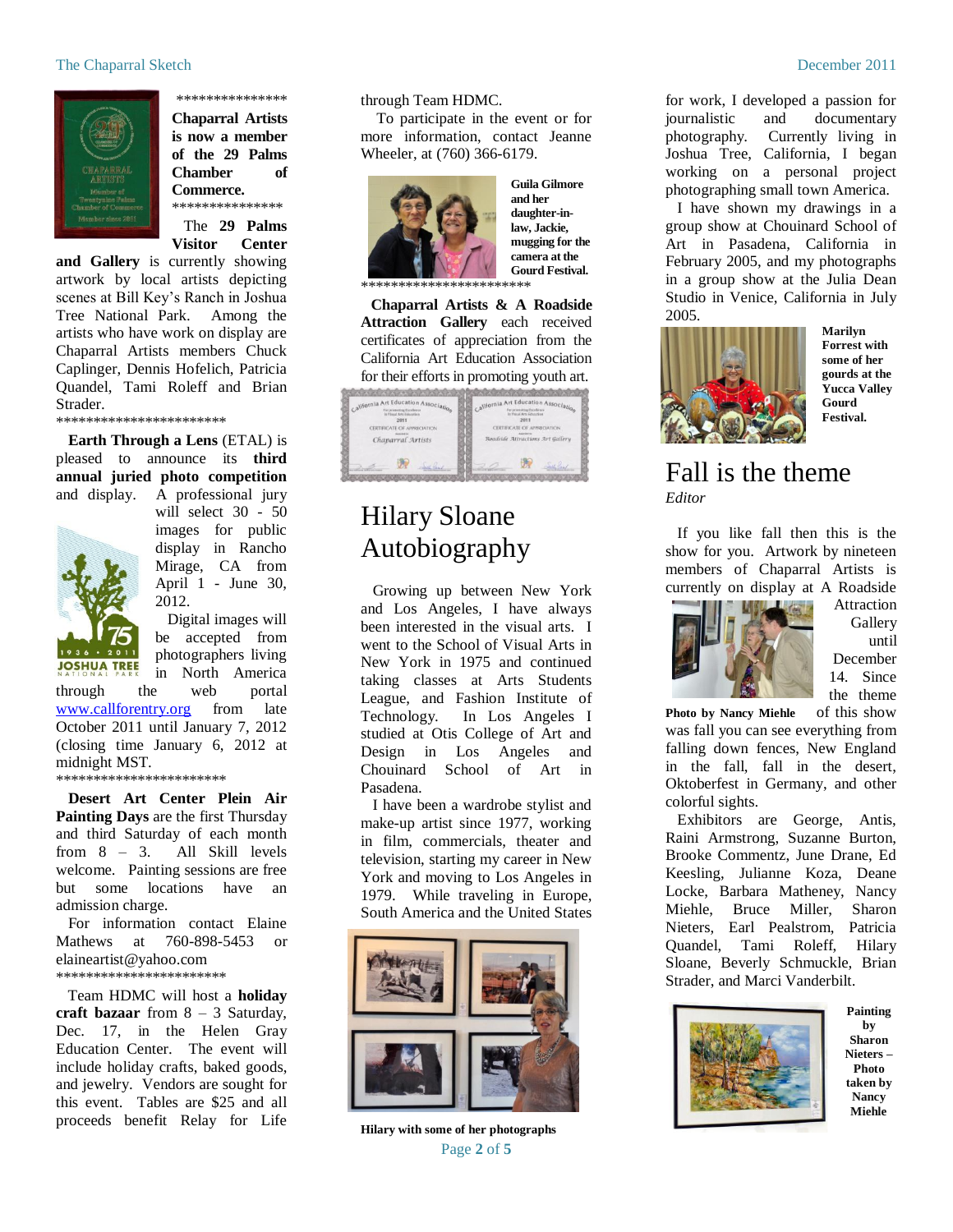# On the road with Pat, Nancy, & Flat Stanley

*Editor*

 Nancy and I decided to hike to Barker Dam in Joshua Tree National Park on September  $10^{th}$ . I wanted to see if I could get some shots of a big horn sheep so we made arrangements to meet at Park Headquarters in Twentynine Palms at 6:00 a.m.

 Trips to the park almost invariably lead to at least one conversation with a stranger. This trip we met several people, many from other countries, and we even met one person that I knew. The first person that we met was Desmond, a local, who goes to the park and takes photographs several times a week. We met him in the parking lot and he showed us several pictures of big horn sheep that he had taken. Next we were in a wash north of the dam where we met up with Ray Roberts. Ray and his wife Barbara are members of Chaparral Artists and Ray is an avid hiker. He hikes several miles on his trips while Nancy and I aren't nearly as ambitious. Compared to Ray; Nancy and I would be considered strollers. We don't travel very fast or very far and we stop a lot to take pictures and enjoy the scenery. As a matter of fact I took over 650 pictures in about four hours on this trip. A lot of my pictures were of animals that were moving so it took several tries to try and get just the right shot. Another person that we met was a gentleman from London, England. He works for Google and was attending a conference in Los Angeles and had a couple of days to spare so he was visiting Joshua Tree National Park.

 I was surprised to find several different types of flowers blooming. We found a few that we didn't recognize and we even encountered some wildlife that was new to us. Besides seeing antelope squirrel, quail, turkey buzzards, and numerous other birds we found a

blunt-nosed leopard lizard. Up until this year I had never seen one even though I've spent most of my life in the desert.

 We found one animal that I was lucky to get a picture of it because it was moving pretty fast. I told **Nancy** 

that it looked like a squirrel and she said that it had



stripes so it **Dusky Chipmunk** couldn't be one. Once I got home I looked it up on the Internet and found that it was a dusky chipmunk. It was new to both of us.

 We were walking past some big horn sheep droppings and I could have sworn that I saw one of them jump. After a closer look I spotted a small toad about the size of a dime. It was one of several red-spotted toads in the area and I can only imagine what people would have thought seeing us trying to take pictures of them as they hopped all over the place.

 Nancy always carries a hiking stick and I have a cane with me when we're hiking. Besides using them to aid in walking they are also good for disturbing low growth in your path so that you don't accidently step on a snake or other animal. On this hike Nancy startled a rattlesnake. He was under a rock that she walked past and she would never have known he was there if he hadn't rattled at her. He was just letting her know that he was there. Like most wild creatures; if you leave them alone they'll leave you alone.

 We didn't spot any big horn sheep on this trip but we enjoyed ourselves.



**Flat Stanley at Barker Dam**

Page **3** of **5**

# Irene Scoggins **Bertrand**

*Editor*

 Irene began her career as a commercial artist and later worked in costume design for MGM studios. Later she had her own costume design business. She eventually became an art teacher and was one for more than 25 years.

 In 1963 Irene Scoggins was one of a group of friends who got together to form what they dubbed "The Theater". In 1965 the group reorganized and became "Chaparral Artists".

 Irene became a very popular and respected artist and in 1981 she was one of three artists chosen to judge the very first Chaparral Artists judged art show. In 1978 Irene donated signed prints of her painting "Proud Heritage" which were sold to help raise funds to build the Hi-Desert Playhouse. In addition, limited

edition prints of her painting were donated to Chaparral Artists. A framed copy of one of these prints



was recently **Proud Heritage**

won by Chaparral Artists' president during the Harvest Show. (Unframed copies of these prints will be available for purchase at A Roadside Attraction Gallery beginning in 2012.)

 Besides being a founding member of Chaparral Artists; she belonged to the Yucca Valley Art Association, Twentynine Palms Artists Guild, and Shadow Mountain Palette Club. She was also a life member of the Women Artists of the West.



**Pam Redhawk with one of her creations at the Yucca Valley Gourd Festival**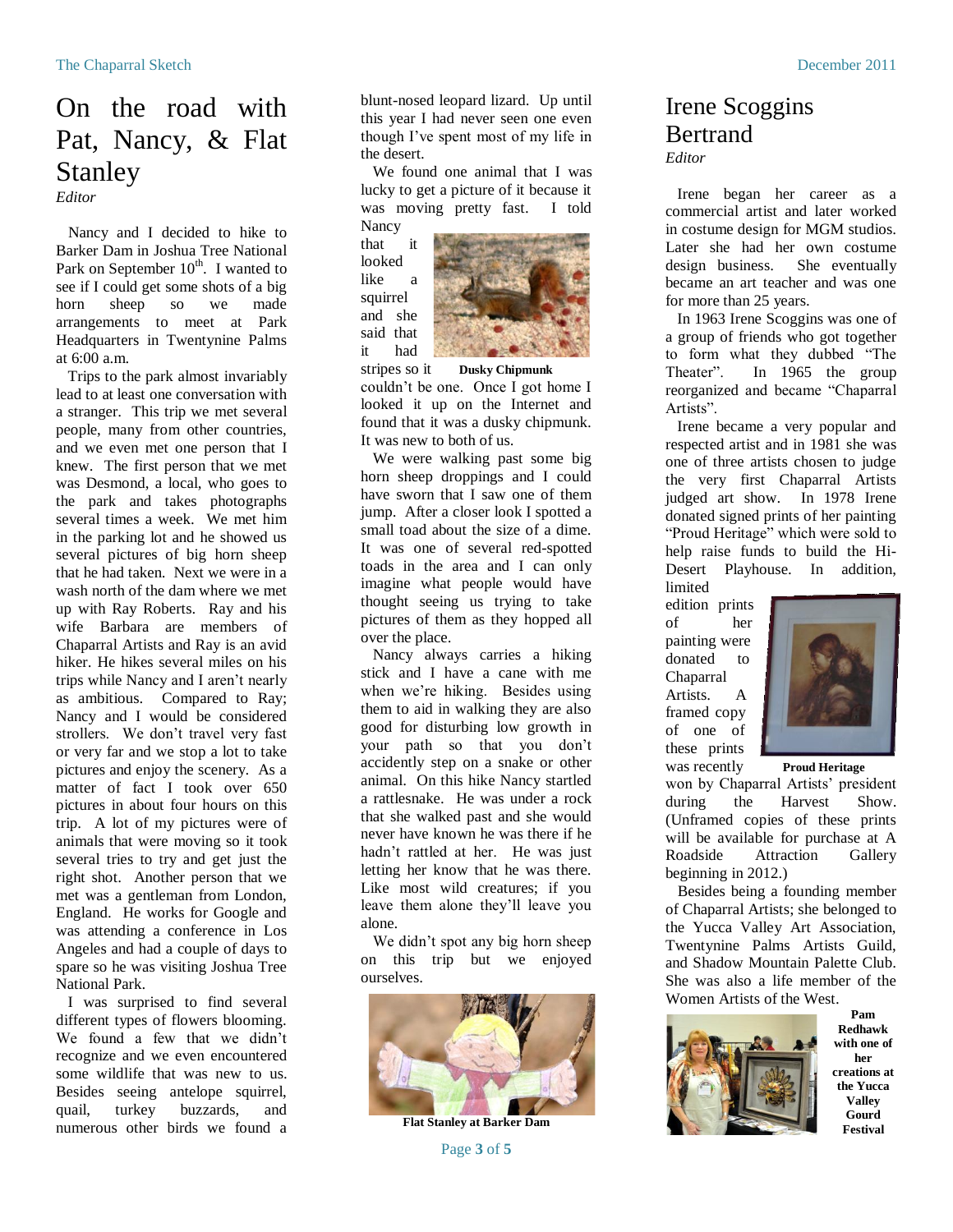#### The Chaparral Sketch December 2011



**Marci Vanderbilt's Honorable Mention entry at the Southland Show**

#### Winter is coming to A Roadside Attraction Gallery *Editor*

 Winter will be the theme for this month's Chaparral Artists display at A Roadside Attraction Gallery. All members of Chaparral Artists are encouraged to submit from one to twelve pieces of their art work that represents this month's theme.

 I've already seen some of the work that will be on display and I can tell you that you're in for a treat. Some of the art you may have seen previously but you will also see many new pieces.

 Members who would like to display their work can either bring it to the December meeting of Chaparral Artists on December 12 or take it to A Roadside Attraction gallery on either December 15 or 16 between 10:30 – noon.

 The reception will be on Sunday, December 18, from  $1 - 3$ . The exhibitors will be providing the refreshments and everyone is invited to attend and meet the artists.

#### Christmas Party *Editor*

 It's the time of year that Chaparral Artists and the Morongo Valley Art Colony come together for their joint

Christmas party. It will be in the Joshua Tree Community Center on Monday, Dec. 12, at noon.

 Chaparral Artists is sponsoring this year's Christmas card contest and Morongo Valley Art Colony is sponsoring the ornament contest. Cash awards will be given to the first and second place winners.

 Everyone is asked to bring at least one gift for a silent auction. (Pig In a Poke) Your contribution should cost \$10.00 or less and should either be in a bag or wrapped. It can either be new or slightly used. You can wrap your item nicely or funky; anything to get more bids. To make it more fun it's suggested that you provide a hint as to what's inside. The money collected will be split between the two clubs so come prepared to bid on several items.

 Nancy Miehle has a fun project that she wants to show everyone. So she will be presenting it during the party.

 Since this is a potluck; everyone is asked to bring their favorite holiday dish.

 I'm looking forward to seeing everyone there.



**Sharon George's Honorable Mention entry at the Southland Show**

### Editor's Note

I have to apologize to everyone for the delay in getting the December issue of the Chaparral Sketch out.

I seem to be suffering from writer's block and as consequence

this newsletter is a little smaller than what you are used to. I thought that by waiting a little longer I would break the blockage but it appears to have gotten worse.

Hopefully I will get back on track with the January issue of The Chaparral Sketch.

As always you are welcome to submit articles for the newsletter.

#### Bridgett Walters *Editor*



This picture was drawn by Bridgett Walters. From the looks of things it appears that Bridgett is already becoming be quite an artist. It's her Flat Stanley who is a member of Chaparral Artists. As a matter of fact he was recently at the Living Desert with Nancy Miehle, her sister Terry, and I. He's posing with Nancy in the picture below with Pona, the giraffe in the background.